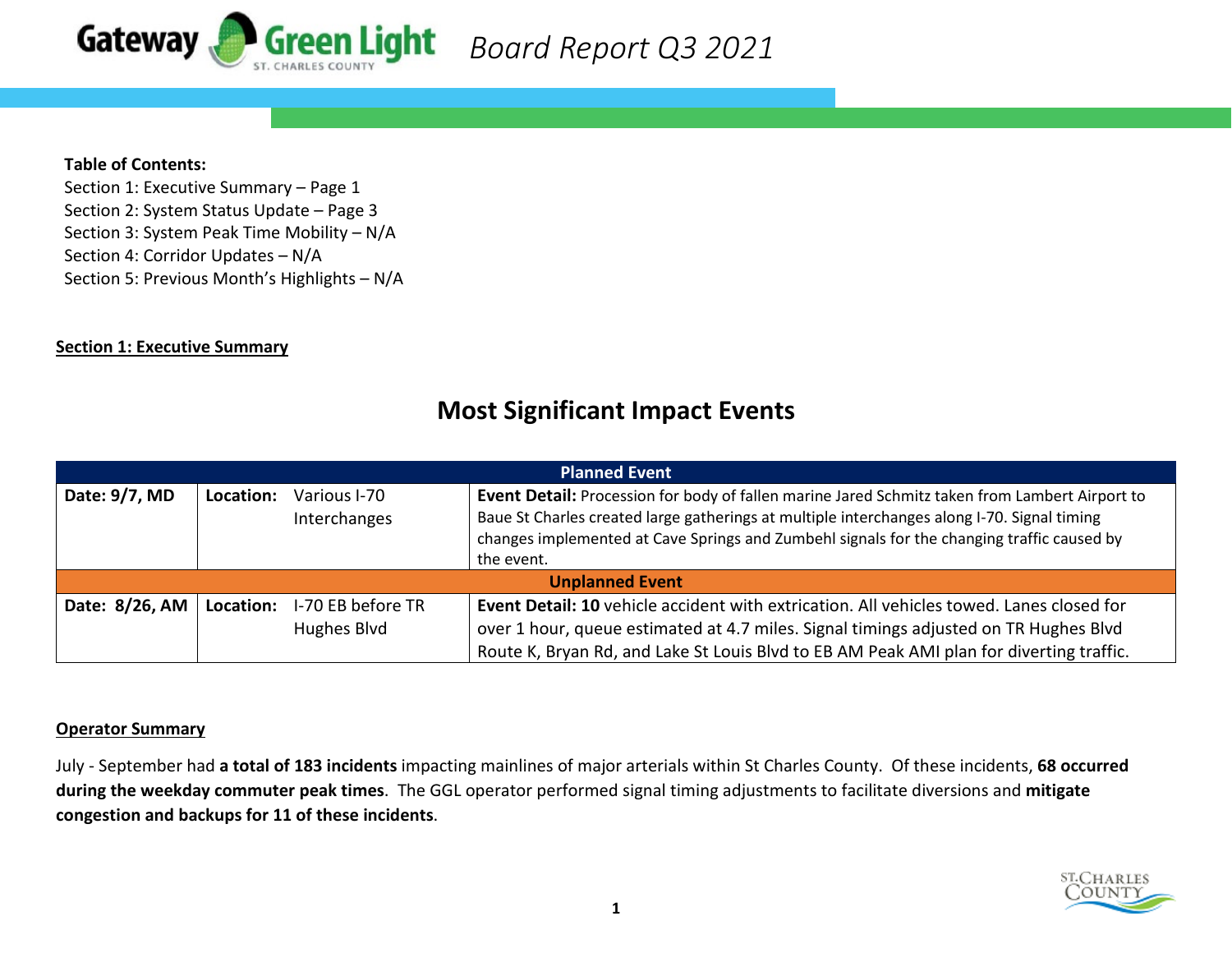

## **Top 5 Arterial Congestion Locations – July - September 2020 vs. 2021**

|               | <b>Arterial Congestion Locations 2020</b>   | <b>Base Impact</b> | <b>Average Queue</b><br>Length (miles) | <b>Average Daily</b><br><b>Duration</b> | <b>Total duration</b> |
|---------------|---------------------------------------------|--------------------|----------------------------------------|-----------------------------------------|-----------------------|
|               | NB 5 <sup>th</sup> St @ I-70                | 12,577             | 0.34                                   | 6 h 47 m                                | 26 d 7 h 12 m         |
| $\mathcal{P}$ | NB Wentzville Pkwy @ W Pearce Blvd          | 11,516             | 0.17                                   | 14 h 5m                                 | 54 d 15 h 3 m         |
| 3             | NB Mid Rivers Mall Dr. @ Central School Rd. | 9,794              | 0.42                                   | 4 h 29 m                                | 17 d 10 h 1 m         |
| 4             | SB Mid Rivers Mall Dr @ I-70                | 7,778              | 0.17                                   | 8 h 14 m                                | 31 d 23 h 7 m         |
|               | SB Bryan Rd @ I-70                          | 4,308              | 0.16                                   | 4 h 55 m                                | 19 d 1 h 54 m         |

|                | <b>Arterial Congestion Locations 2021</b>   | <b>Base Impact</b> | <b>Average Queue</b><br>Length (miles) | <b>Average Daily</b><br><b>Duration</b> | <b>Total duration</b> |
|----------------|---------------------------------------------|--------------------|----------------------------------------|-----------------------------------------|-----------------------|
|                | NB 5 <sup>th</sup> St @ I-70                | 16,384             | 0.34                                   | 8 h 51 m                                | 34 d 8 h 17 m         |
| $\mathfrak{D}$ | NB Wentzville Pkwy @ W Pearce Blvd          | 11,358             | 0.16                                   | 14 h 47 m                               | 57 d 6 h 53 m         |
| 3              | NB Harvester Rd @ MO 364 SOR                | 11,070             | 0.37                                   | 5 h 22 m                                | 20d19h56m             |
| 4              | WB Mexico Rd. @ Cave Springs/Muegge Rd.     | 8,803              | 0.30                                   | 5h14m                                   | 20 d 7 h 48 m         |
| 5              | NB Mid Rivers Mall Dr. @ Central School Rd. | 8,283              | 0.44                                   | 3 h 38 m                                | 14 d 2 h 16 m         |

*Source: RITIS with HERE probe speed data for major arterial corridors only for all days. Locations ranked on 'Base Impact': the aggregation of queue length over time for segments ending at noted location in mile minutes.*

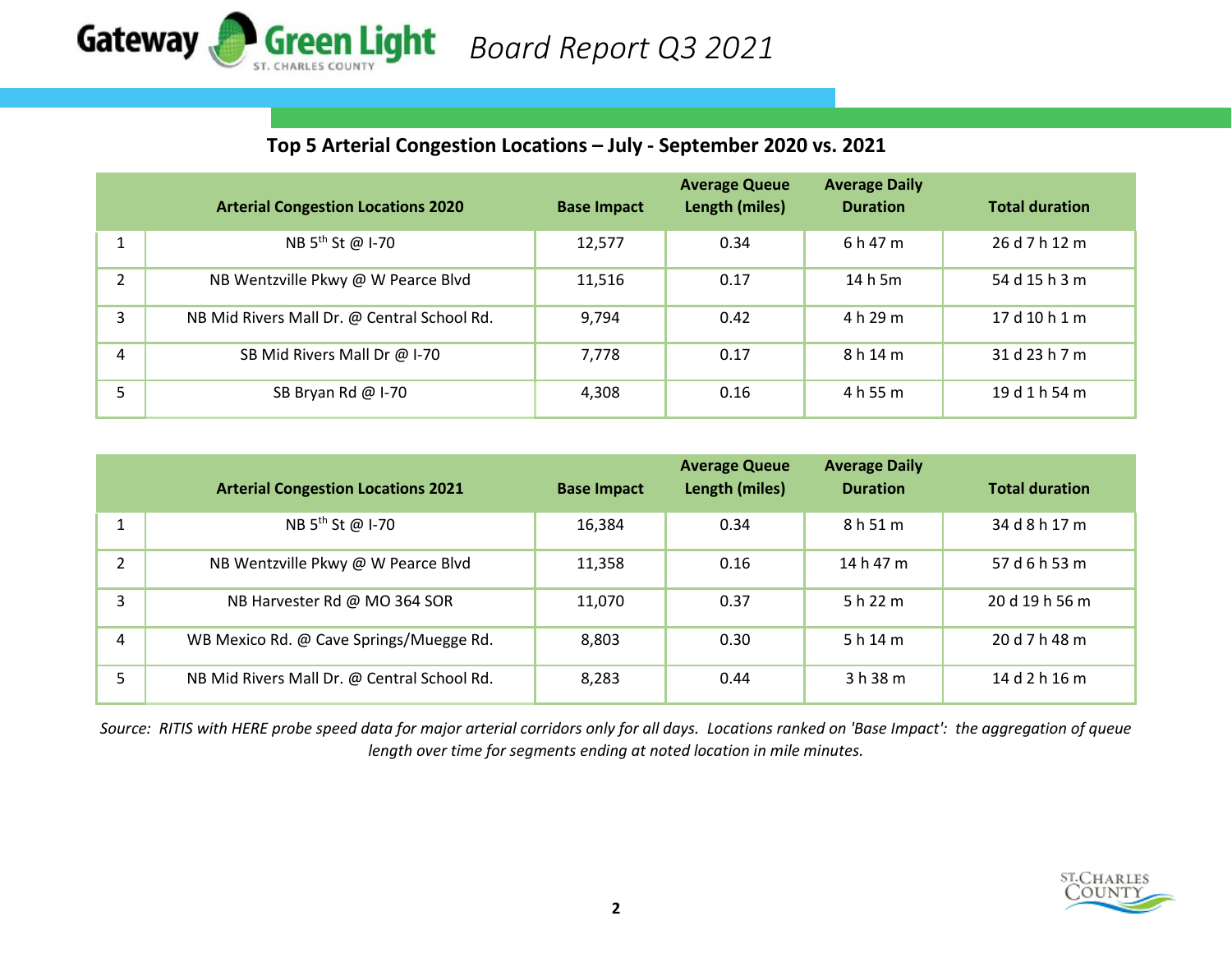

## **Section 2: System Status Update**

| <b>Device Type</b>                                                                                                                                                                                                                                                                                     |      | No.         |           | %<br>Reliable<br><b>Trend</b> |  | <b>Device Type</b> |                                                                  | No.        |             | %<br><b>Reliable</b> |             | <b>Trend</b> |
|--------------------------------------------------------------------------------------------------------------------------------------------------------------------------------------------------------------------------------------------------------------------------------------------------------|------|-------------|-----------|-------------------------------|--|--------------------|------------------------------------------------------------------|------------|-------------|----------------------|-------------|--------------|
|                                                                                                                                                                                                                                                                                                        | Last | <b>This</b> | Last This |                               |  |                    |                                                                  | Last       | <b>This</b> | Last                 | <b>This</b> |              |
| Signals Communicating on TCS                                                                                                                                                                                                                                                                           | 343  | 348         | 97%       | 99%                           |  |                    | $\mathbf{A}^{\mathbf{B}}$<br><b>Cellular &amp; Radio Devices</b> | 42         | 40          | 100%                 | 95%         |              |
| CCTV's working                                                                                                                                                                                                                                                                                         | 156  | 156         | 97%       | 97%                           |  |                    | للاكر<br><b>DMS Boards</b>                                       | 4          | 4           | 100%                 | 100%        |              |
| $\bigl( \begin{smallmatrix} \ast \ * \ * \end{smallmatrix} \bigr)$<br><b>Bluetooth Devices Reporting</b>                                                                                                                                                                                               | 69   | 68          | 68%       | 68%                           |  |                    | IId.<br><b>Traffic Count Stations</b>                            | 0          | 0           | 0%                   | 0%          |              |
| $\begin{tabular}{c c} \hline in the time by, \\ \hline \hline & \bullet \end{tabular}$<br>$\frac{\frac{1}{\left \frac{1}{\mathbf{1}}\right }\left \frac{1}{\mathbf{1}}\right }{\frac{1}{\mathbf{1}}\left \frac{1}{\mathbf{1}}\right }\left \frac{1}{\mathbf{1}}\right ,$<br>Intersections on TDMS<br>鬸 | 129  | 129         | 84%       | 84%                           |  |                    | <b>Fiber Optic Cable</b>                                         | 63.0<br>mi | 63.0<br>mi  | 100%                 | 100%        |              |

## *GGL Device Efforts*

- GGL fiber repairs completed at Mid Rivers Mall Dr DMS cabinet and I-70 at TR Hughes Blvd CCTV pull box. Both damages occurred due to pests.
- Firmware updated on all DMS boards
- New PTZ cameras installed and integrated into ATMS for O'Fallon, St Charles, St Peters

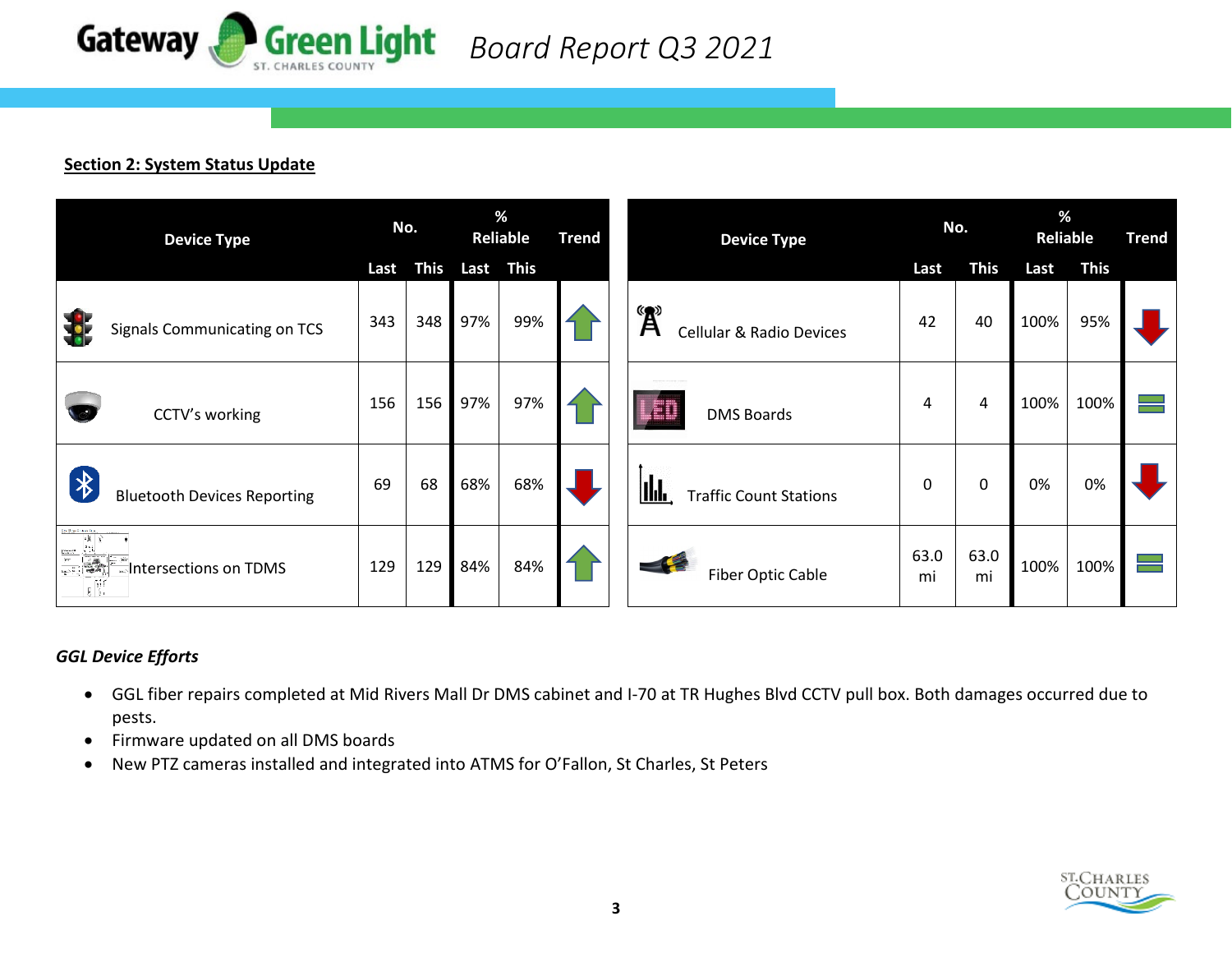